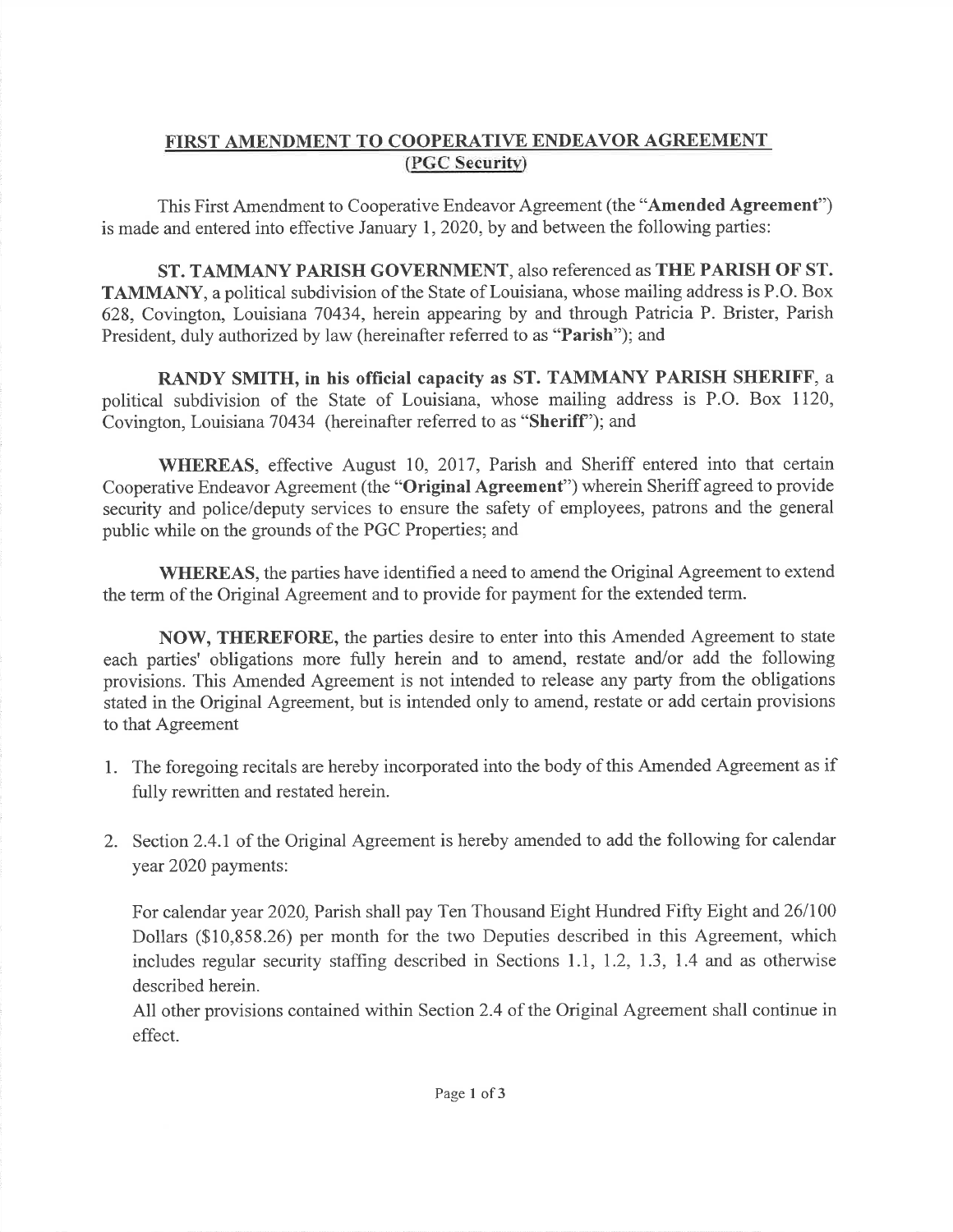- 3. Section 3.1 of the Original Agreement is hereby amended and restated as follows to add one(1) calendar year to the existing term:
	- 3.1 This Agreement shall become effective on August 10,2017 and terminate on December3I,2020. Either party may terminate this Agreement, for any reason, with sixty (60) daysprior written notice.
- 4. This Amended Agreement supersedes the Original Agreement only where there exists any conflict. This Amended Agreement controls any conflicts of any terms or conditions. Except as amended hereby, the Original Agreement remains unmodified and in full force and effect.
- 5. All capitalized terms used herein but not defined shall have the meaning assigned to them inthe Original Agreement.

IN WITNESS WHEREOF, the parties have caused this Agreement to be duly executed in multiple originals by the hereunder signed officers, each in the presence of the undersigned two (2) competent witnesses in St. Tammany Parish, State of Louisiana, as of the dates set forth, belowafter diligent reading of the whole, in various counterparts.

THUS DONE AND SIGNED on the  $\sqrt{1}$  day of *Lecember* 2019 in the presence of the undersigned witnesses.

### WITNESSES:

## ST. TAMMANY PARISH GOVERNMENT

**BY:**  $x: \sqrt{a}$ llca

PATRICIA P.PARISH PRESIDENT

(Signatures continue on subsequent page)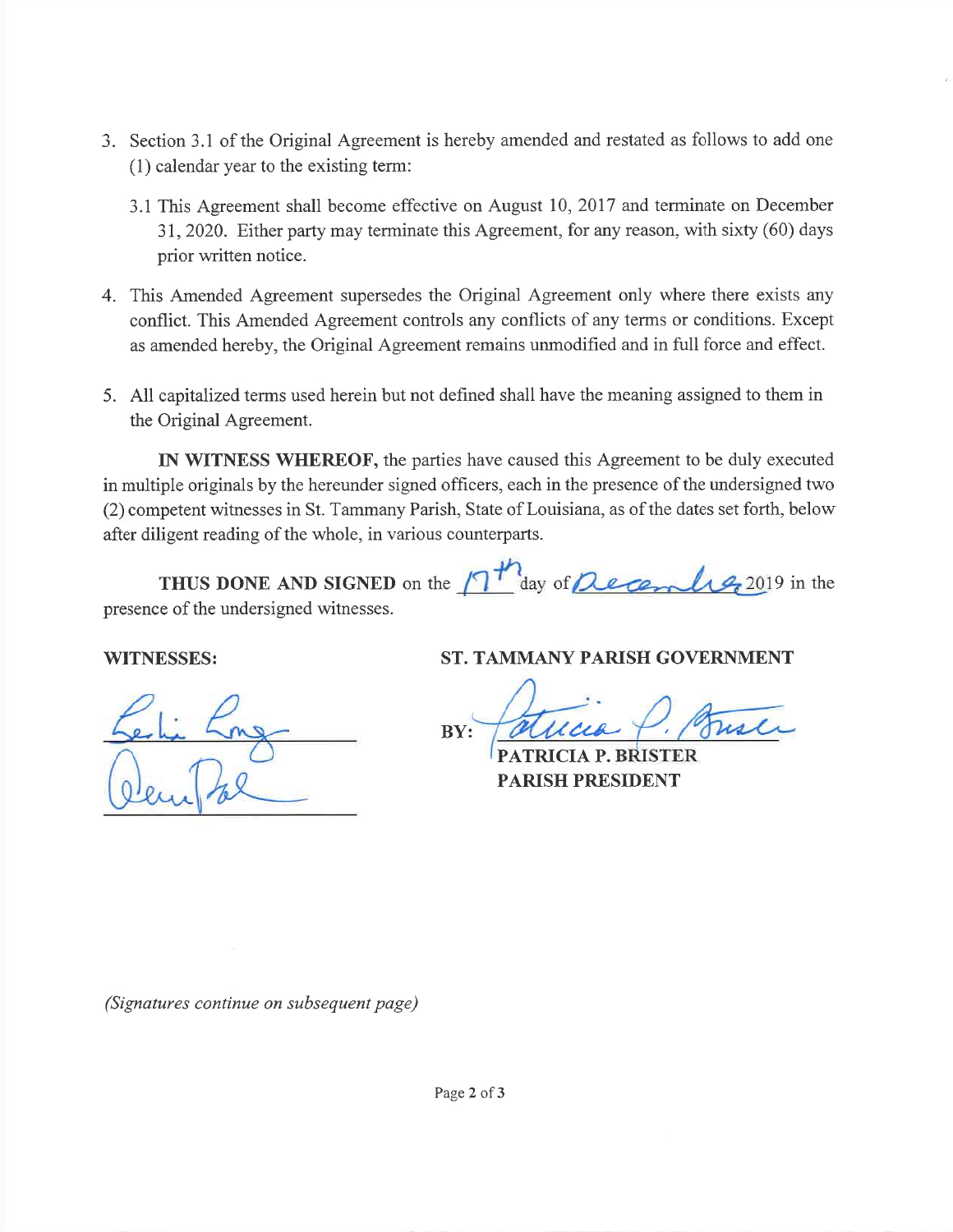IN WITNESS WHEREOF, the parties have caused this Agreement to be duly executed in multiple originals by the hereunder signed officers, each in the presence of the undersigned two (2) competent witnesses in St. Tammany Parish, State of Louisiana, as of the dates set forth, belowafter diligent reading of the whole, in various counterparts.

 $\widetilde{\omega}$ 

|                                        | <b>THUS DONE AND SIGNED</b> on the $\int_{a}$ day of $\int_{c}$ december, 2019 in the |
|----------------------------------------|---------------------------------------------------------------------------------------|
| presence of the undersigned witnesses. |                                                                                       |
| <b>WITNESSES:</b>                      | ST. TAMMANY PARISH SHERIFF                                                            |
|                                        |                                                                                       |

**RANDY SMITH SHERIFF**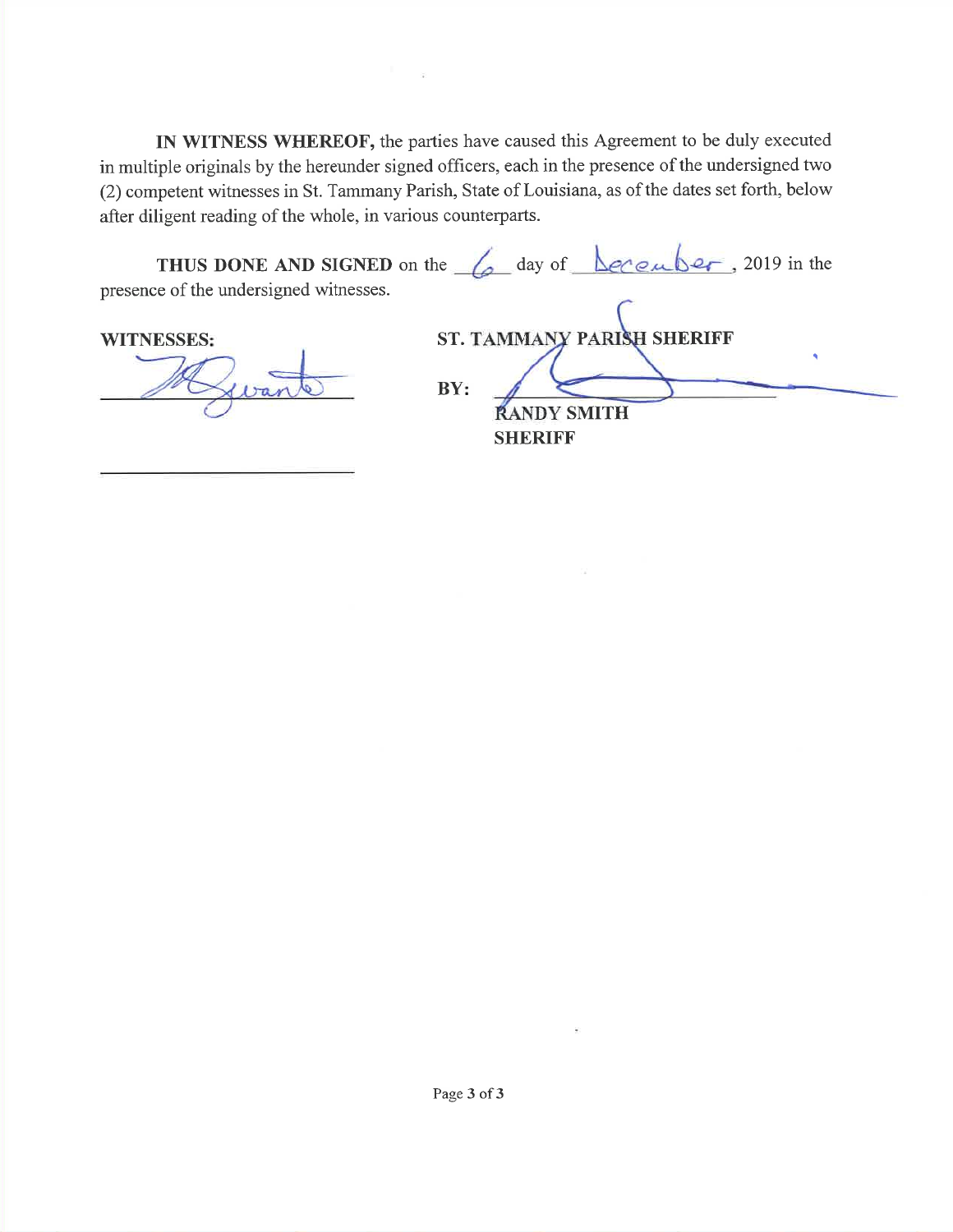# FIRST AMENDMENT TO COOPERATIVE ENDEAVOR AGREEMENT (PGC Security)

This First Amendment to Cooperative Endeavor Agreement (the "Amended Agreement")is made and entered into effective January 1,2020, by and between the following parties:

ST. TAMMANY PARISH GOVERNMENT, also referenced as THE PARISH OF ST.TAMMANY, a political subdivision of the State of Louisiana, whose mailing address is P.O. Box 628, Covington, Louisiana 70434, herein appearing by and through Patricia P. Brister, ParishPresident, duly authorized by law (hereinafter referred to as "Parish"); and

RANDY SMITH, in his official capacify as ST. TAMMANY PARISH SHERIFF, a political subdivision of the State of Louisiana, whose mailing address is P.O. Box 1120, Covington, Louisiana 70434 (hereinafter referred to as "Sheriff'); and

WHEREAS, effective August 10,2017, Parish and Sheriff entered into that certainCooperative Endeavor Agreement (the "**Original Agreement**") wherein Sheriff agreed to provide security and police/deputy services to ensure the safety of employees, patrons and the general public while on the grounds of the PGC Properties; and

WHEREAS, the parties have identified a need to amend the Original Agreement to extendthe term of the Original Agreement and to provide for payment for the extended term.

NOW, THEREFORE, the parties desire to enter into this Amended Agreement to state each parties' obligations more fully herein and to amend, restate and/or add the following provisions. This Amended Agreement is not intended to release any party from the obligations stated in the Original Agreement, but is intended only to amend, restate or add certain provisionsto that Agreement

- 1. The foregoing recitals are hereby incorporated into the body of this Amended Agreement as iffully rewritten and restated herein.
- 2. Section 2.4.1 of the Original Agreement is hereby amended to add the following for calendaryear 2020 payments:

For calendar year 2020, Parish shall pay Ten Thousand Eight Hundred Fifty Eight and 26/100 Dollars (\$10,858.26) per month for the two Deputies described in this Agreement, which includes regular security staffing described in Sections 1.1, 1.2, 1.3, 1.4 and as otherwisedescribed herein.

All other provisions contained within Section 2.4 of the Original Agreement shall continue ineffect.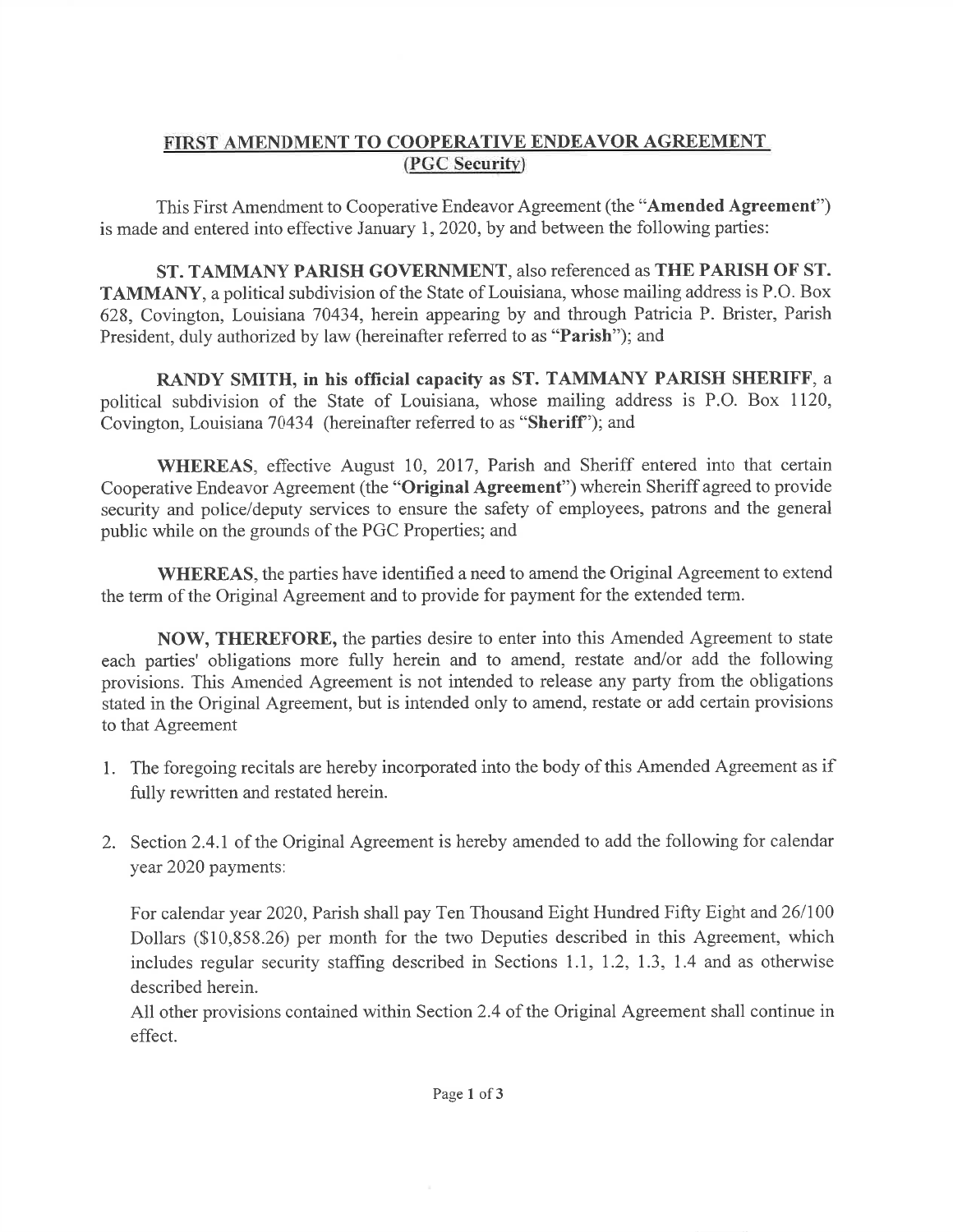- 3. Section 3.1 of the Original Agreement is hereby amended and restated as follows to add one(1) calendar year to the existing term:
	- 3.1 This Agreement shall become effective on August 10,2017 and terminate on December31,2020. Either party may terminate this Agreement, for any reason, with sixty (60) daysprior written notice.
- 4. This Amended Agreement supersedes the Original Agreement only where there exists any conflict. This Amended Agreement controls any conflicts of any terms or conditions. Except as amended hereby, the Original Agreement remains unmodified and in full force and effect.
- 5. All capitalized terms used herein but not defined shall have the meaning assigned to them inthe Original Agreement.

IN WITNESS WHEREOF, the parties have caused this Agreement to be duly executed in multiple originals by the hereunder signed officers, each in the presence of the undersigned two (2) competent witnesses in St. Tammany Parish, State of Louisiana, as ofthe dates set forth, belowafter diligent reading of the whole, in various counterparts.

| THUS DONE AND SIGNED on the $1717$ day of <i>December</i> , 2019 in the |  |  |  |  |  |
|-------------------------------------------------------------------------|--|--|--|--|--|
| presence of the undersigned witnesses.                                  |  |  |  |  |  |

 $\mathcal{L}$ 

### WITNESSES:

ftPhi Lng

ST. TAMMANY PARISH GOVERNMENT

BY:

PATRICIA P. BRISTER PARISH PRESIDENT

(Signatures continue on subsequent page)